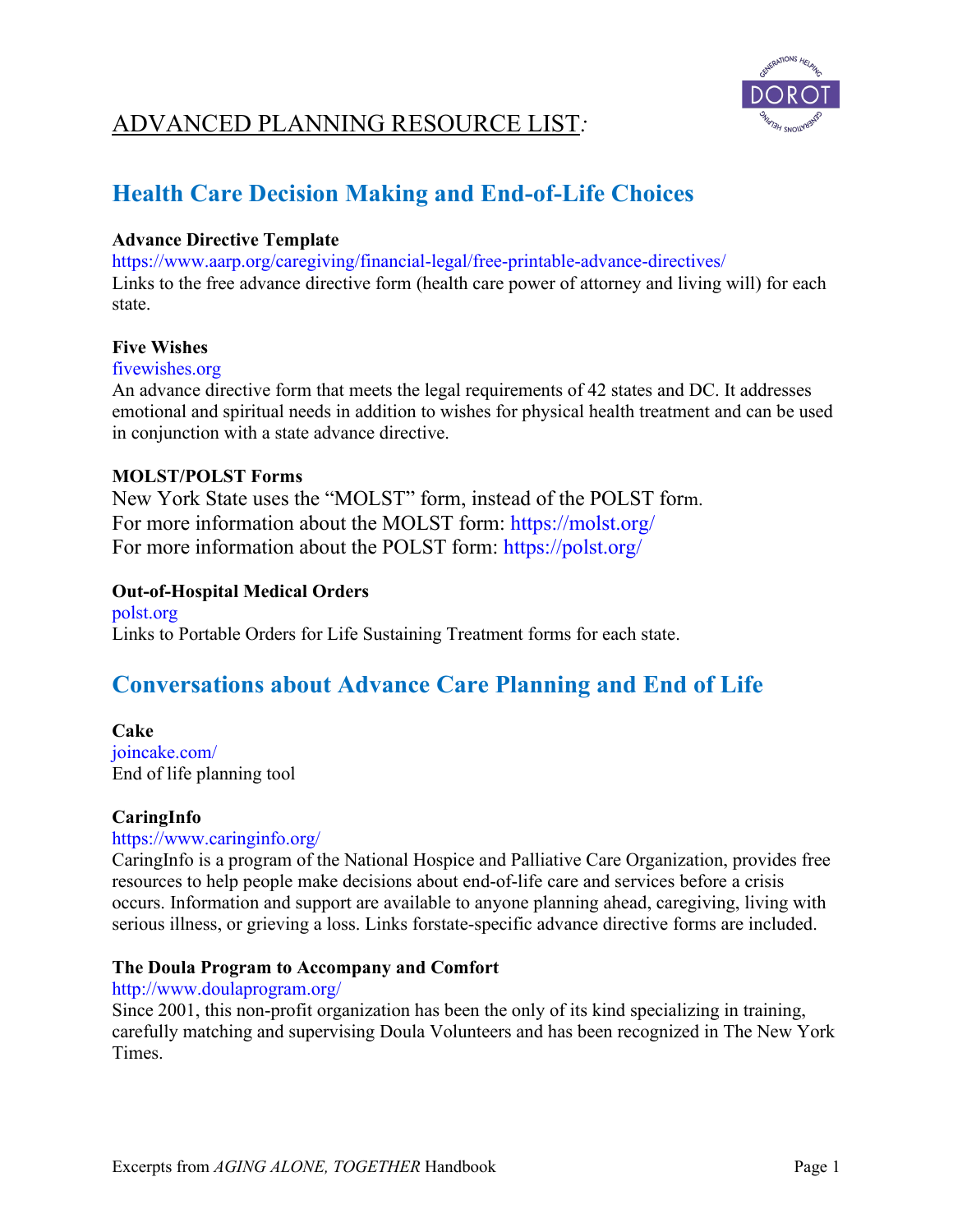

### **Lantern**

Resources to assist with end-of-life planning lantern.co/

### **National Association of Elderlaw Attorneys**

naela.org

Elderlaw attorneys specialize in legal issues facing older adults including estate planning, Medicare and Medicaid, and preparing documents such as powers of attorney and advance directives.

### **National Association of Professional Geriatric Care Managers**

CareManager.org

Care managers assist with assessment and planning, problem solving, education and policy, and family

caregiving.

## **What Matters Program**

mmjccm.org/what-matters

https://www.dorotusa.org/our-programs/at-dorot/advance-care-planning

MMJCC, DOROT and many synagogues are able to engage with inviduals in compassionate, value-driven conversations about advance care planning. Trained and certified facilitators walk individuals through the process and encourage them to discuss their wishes with the important people in their lives, including their physicians to ensure that their health care wishes will be known, respected, and honored.

### **Book Recommendations**

- *A Beginner's Guide to the End: Practical Advice for Living Life and Facing Death*  BJ Miller MD and Shoshana Berger
- *The Art of Dying Well*  Katy Butler
- *Being Mortal*  Atul Gawande
- *The Five Invitations: Discovering What Death Can Teach Us About Living Fully* Frank Ostaseski
- *You Only Die Once: Preparing for the End of Life with Grace and Gusto - Margie Jenkins (*http://patiopress.net/)

# **Resources for Specific Communities**

## *The African-American Spiritual and Ethical Guide to End-of-Life Care*, 9th Ed. 2020. endoflifeguide.org

Anderson, Gloria Thomas.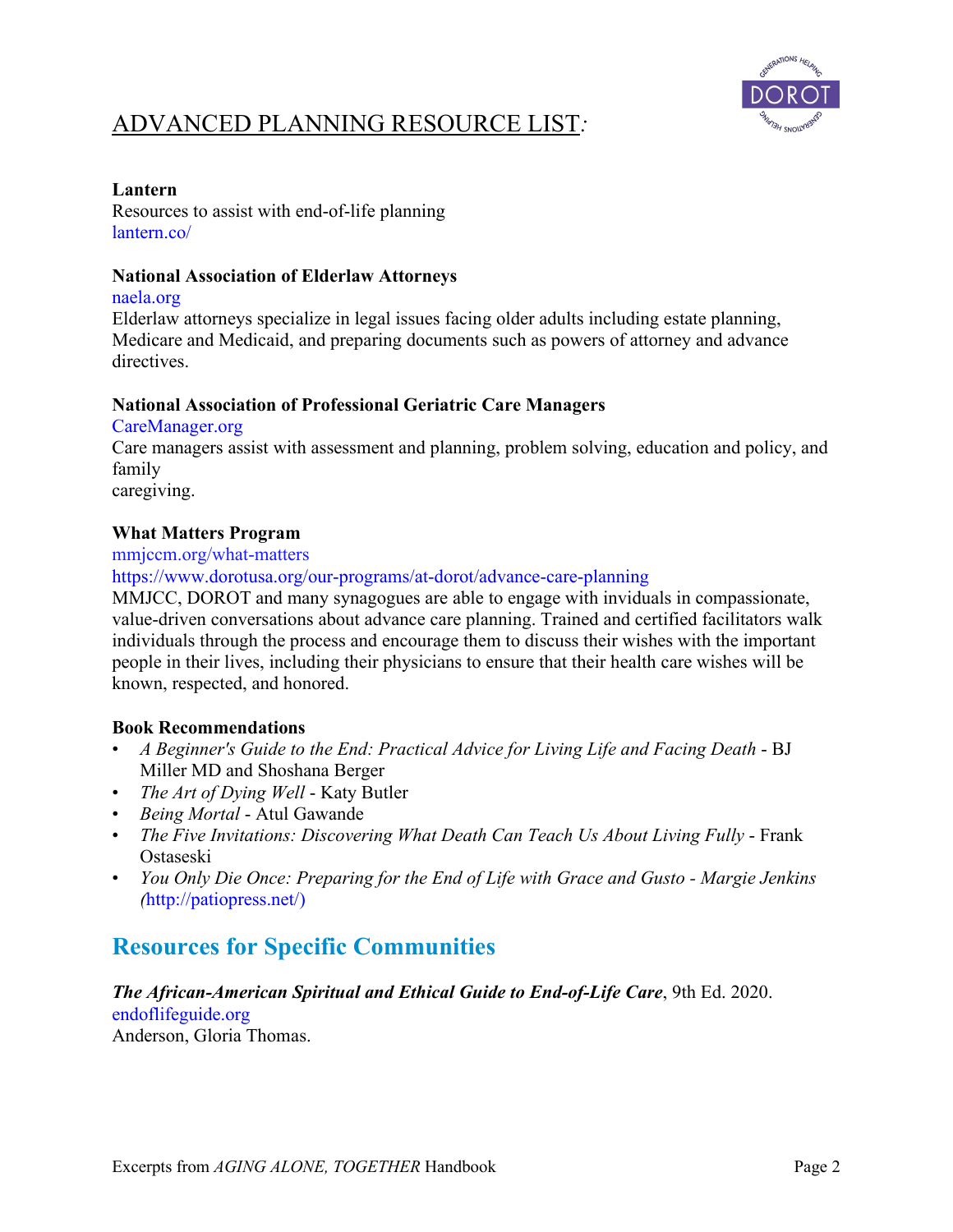

## **LGBTQ advance care planning**

lgbtagingcenter.org/resources/pdfs/SAGE%20Care%20Planning%20Final%20Interactive.pdf Guide to help members of the LGBTQ community plan for medical procedures. Includes a section on advance care planning.

## **SAGE**

www.sageusa.org 212-741-2247 SAGE can help LGBT older adults with creating their advance directives and wills.

# **Medical Advocacy**

## **Patient Advocate Foundation**

https://www.patientadvocate.org/

This national 501c3 non-profit charity provides direct services to patients with chronic, life threatening and/or debilitating diseases to help access care and treatment recommended by their doctors

## **Community Health Advocates**

communityhealthadvocates.org 888-614-5400 Part of Community Service Society of New York, this valuable resource helps with accessing health care coverage, fighting denials, and resolving medical bills.

# **Medical Aid in Dying**

**Death with Dignity** deathwithdignity.org Provides information on which states have enacted laws permitting medical aid in dying.

# **Local Resources**

## **At the Crossroads, Westchester County Directory**

seniorcitizens.westchestergov.com/images/stories/pdfs/2019seniorcitizencrossroads.pdf Call for Hard Copy: 914-813-6400 31

# **Legal Services of the Hudson Valley**

https://lshv.org/ Intake Phone Number: 1-877-574-8529